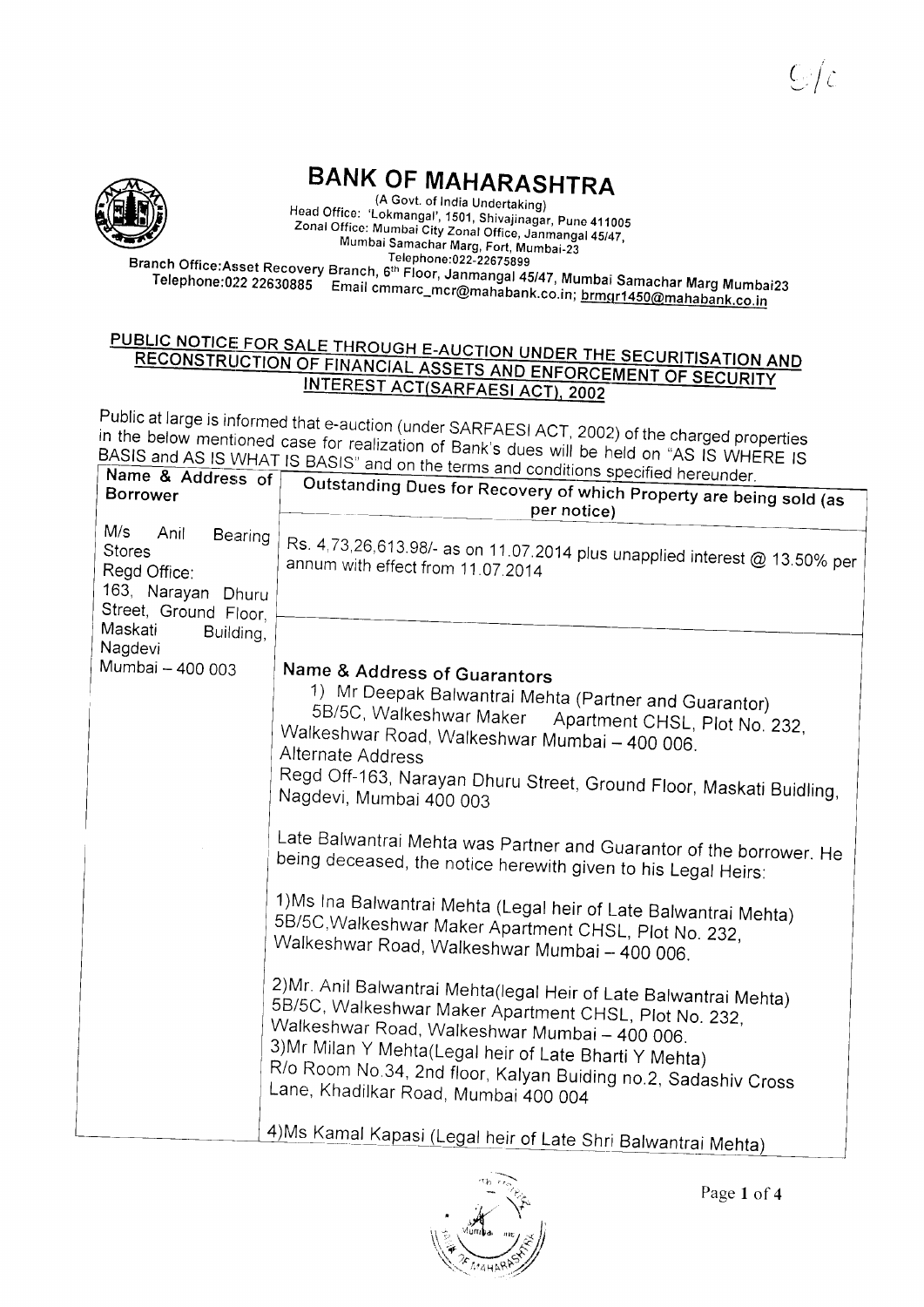|                                                                           |                                                                                                                                                                                       | C-904, Residential Towers, Opp.R Mall, LBS Road, Ghatkopar West,<br>Mumbai 400 086                                                                                           |                                                   |                                                                                                                                                                                        |  |  |
|---------------------------------------------------------------------------|---------------------------------------------------------------------------------------------------------------------------------------------------------------------------------------|------------------------------------------------------------------------------------------------------------------------------------------------------------------------------|---------------------------------------------------|----------------------------------------------------------------------------------------------------------------------------------------------------------------------------------------|--|--|
| 5) Ms Bhavna Balwantrai Mehta and legal heir of Late Balwantrai<br>Mehta) |                                                                                                                                                                                       |                                                                                                                                                                              |                                                   |                                                                                                                                                                                        |  |  |
|                                                                           |                                                                                                                                                                                       | 5B/5C, Walkeshwar MakerApartment CHSL, Plot No. 232,<br>Walkeshwar Road, Walkeshwar Mumbai - 400 006.                                                                        |                                                   |                                                                                                                                                                                        |  |  |
|                                                                           |                                                                                                                                                                                       | 6) Ms Rupal Jayesh Badani (Legal heir of Late Shri Balwantrai Mehta)<br>R/o Shanti Villa, 46, HIG Panampilli Nagar, Arnakulam, Cochin 682<br>036                             |                                                   |                                                                                                                                                                                        |  |  |
|                                                                           |                                                                                                                                                                                       | 7) Mr Yogesh Mehta (Legal Heir of deceased Late Balwantrai Mehta)<br>R/o Room No.34, 2nd floor, Kalyan Building No.2, Sadashiv Cross<br>Lane, Khadilkar Road, Mumbai 400 004 |                                                   |                                                                                                                                                                                        |  |  |
|                                                                           | 8) Ms Divya Sanghvi (Legal Heir of Late Shri Balwantrai Mehta)<br>R/o 10th floor, Palazzo Landmark, 8 B West Avenue, Santacruz<br>(West) Mumbai 400 054                               |                                                                                                                                                                              |                                                   |                                                                                                                                                                                        |  |  |
| Lot<br>No<br>$\mathbf{1}$                                                 | Description of properties<br>Residential Flat No.<br>5B/5C, 5th<br>Floor,<br>Walkeshwar<br>Maker<br>Apartment<br>CHSL,<br>Walkeshwar Road, Mumbai- 400 006<br>Area: 1070 sq ft carpet |                                                                                                                                                                              | <b>Reserve Price</b><br>Rs.4,70,00,000 /-.        | Date &<br>Time<br>of<br>$e-$<br>14.03.2018<br>auction:<br>between 11.30 a.m. to<br>12:30 p.m with<br>auto<br>extension for 5 minutes in<br>case bid is placed within<br>last 5 minutes |  |  |
|                                                                           |                                                                                                                                                                                       |                                                                                                                                                                              | EMD Amt.<br>Rs.47,00,000 /-                       | Date<br>&<br><b>Time</b><br>for<br>submission of request                                                                                                                               |  |  |
|                                                                           | Inspection of the property:<br>06.03.2018<br>between 11.00 a.m. to 04.00 p.m.<br>Contact details: Mr Aditya Prakash, Assistant<br>General Manager: 9890055110; Mrs Ashwini            |                                                                                                                                                                              | <b>Bid</b><br>Increase<br>Amount<br>Rs.1,00,000/- | letter of participation /<br><b>KYC Documents /Deposit</b><br>of EMD/ Proof of EMD                                                                                                     |  |  |
|                                                                           |                                                                                                                                                                                       | Kulkarni, Chief Manager: 9987371514                                                                                                                                          |                                                   | etc.<br>12.03.2018<br>By<br>upto<br>05:00 p.m                                                                                                                                          |  |  |

- 1. The properrties are being held on "AS lS WHERE lS" and "AS lS WHAT lS BASIS" and the E-Auctions will be conducted "Online". The auction will be conducted through the Bank's approved service provider M/s.C1 India Pvt Ltd - at the web https://www.bankeauctions.com. Please visit https://www.bankofmaharashtra.in/ for E-Auction Tender Documents containing online e-auction bid form, Declaration, General Terms and conditions of online auction sale. For details in this regard, kindly contact Mr.Ganesh Patil, C1 India Pvt Ltd., Mobile number. 9821690968.
- $2.$ To the best of knowledge and information of the Authorised Officers, there are no encumbrances on the properties. However, the intending bidders should make their own independent inquiries regarding the encumbrances, title of property put on auction and claims / rights / dues / affecting the property, prior to submitting their bid. The e-Auction advertisement does not constitute and will not be deemed to constitute any commitment or any representation of the bank. The property is being sold with all the existing and future encumbrances whether known or unknown to the bank. The AuthorisedOfficer /

Page 2 of 4

 $\frac{1}{2}$  .  $\sqrt{M}$ umo $a$ Y "| [ F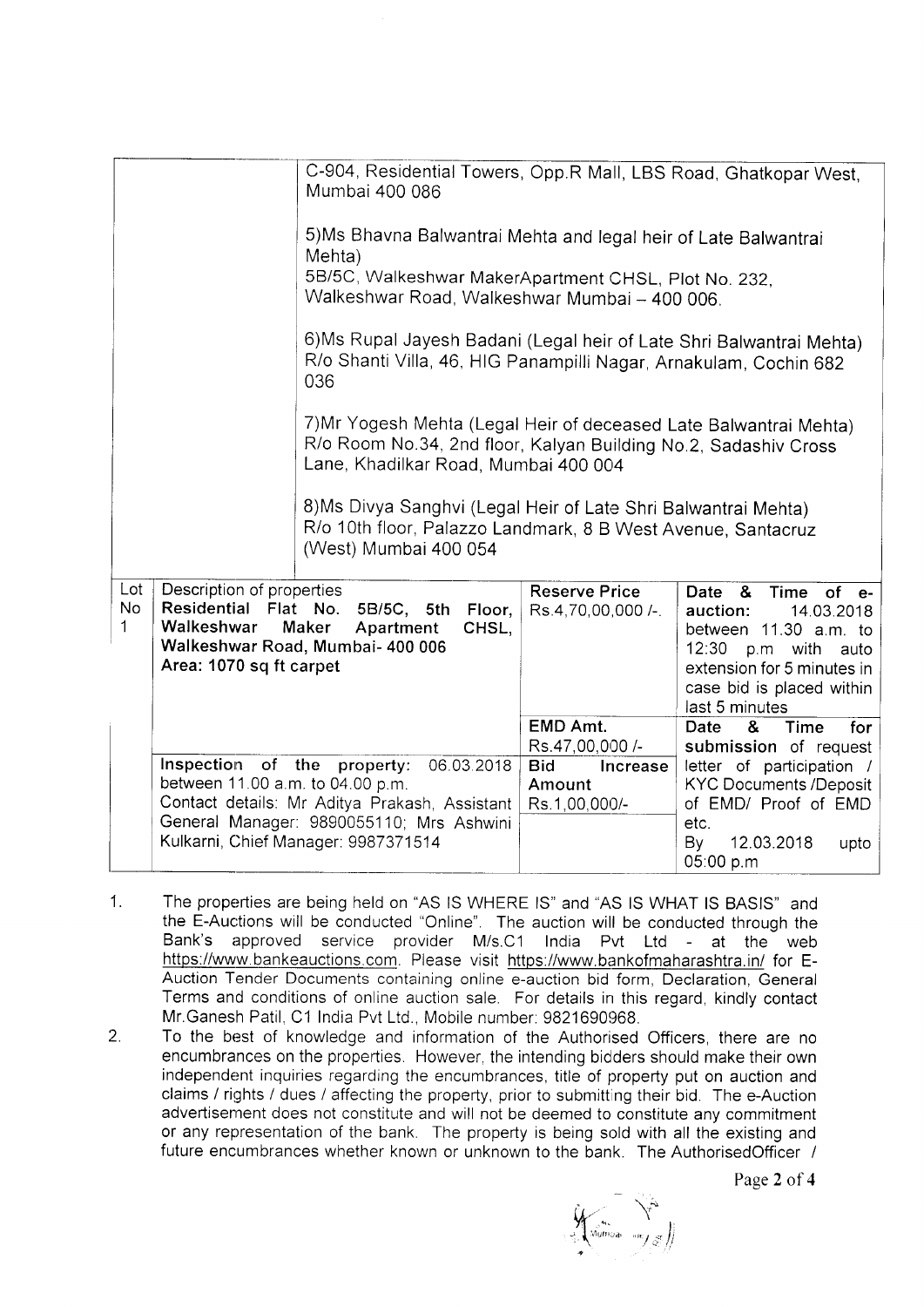Secured Creditor shall not be responsible in any way for any third party claims / rights /

- $3<sub>l</sub>$ dues.<br>The intending purchasers / bidders are required to deposit EMD amount either through
- 4.
- NEFT / RTGS in the Account No. 60126083217 Name of the A/c: AUTHORISED<br>OFFICER MUMBAI CITY ZONE Name of the Beneficiary: Bank of Maharashtra IFS Code:<br>MAHB0000002 or by way of demand draft drawn in favour of "Authorised Of of Maharashtra, 2<sup>nd</sup> Floor, Mumbai Zone, Fort 45/47 Mumbai Samachar Marg, Janmangal Building, Mumbai-400 001 by 12.03.2018 up to 05:00 p.m. Scanned copies of the original of these documents are also required to be submitted to e-mail id displayed above.<br>Names of the Eligible Bidders, will be identified by the Authorised Officer, Bank of 5.
- $6.$ Maharashtra, Mumbai Zone to participate in online -auction on the portal https://www.bankeauctions.com. M/s C1 India Pvt Ltd will provide User ID and Password
- after due verification of PAN of the Eligible Bidders.<br>It shall be the responsibility of the interested bidders to inspect and satisfy themselves about the property before submission of the bid. The measurement of properties are approximate and mentioned as per available records however bidders are requested to personally verify at site and also from the records of 7.
- sale consideration and the EMD of unsuccessful bidders shall be refunded. The Earnest<br>Money Deposit shall not bear any interest. The successful bidder, on acceptance of bid price by the Authorised Officer, shall immediately i.e. on the same day or not later than<br>next working day, as the case may be, pay a deposit of Twenty Five percent of the amount of the sale price which is inclusive of earnest money deposited, if any, to the authorized officer and in default of such deposit, the property shall be sold again. The balance of the sale price shall be deposited by the successful bidder on or before15<sup>th</sup> day of auction.<br>Default in deposit of any amount by the successful bidder would entail forfeiture of the whole money already deposited and property shall be put to re-auction and the defaulting bidder shall have no claim / right in respect of property / amount.<br>It shall be the responsibility of the successful bidder to remit the TDS @ 1% as applicable d.
- 9. u/s 194 1-A if the aggregate of the sums credited or paid for such consideration is Rs. 50 lakhs or more. TDS should be filed online by filling form 26QB & TDS certificate to be issued in form 16 B. The purchaser has to pr income tax into the government account.
- The prospective qualified bidders may avail online training of e-Auction from C-1 India Pvt. Ltd. prior to the date of e-Auction. Neither the Authorised Officer nor Bank of Maharashtra, nor M/s. C1 India Pvt. Ltd. shall be held responsible for any lnternet Network problem / Power failure / any other technical lapses / failure etc. In order to ward-off such contingent<br>situation the interested bidders are requested to ensure that they are technically well 10
- equipped with adequate power back-up etc. for successfully participating in the e-Auction.<br>The purchaser shall bear the applicable stamp duties / additional stamp duty / transfer charges fee etc. and also all the statutory / non-statutory dues, taxes rates assessment charges, fees etc. owing to anybody. 11.

 $\mathcal{A}$